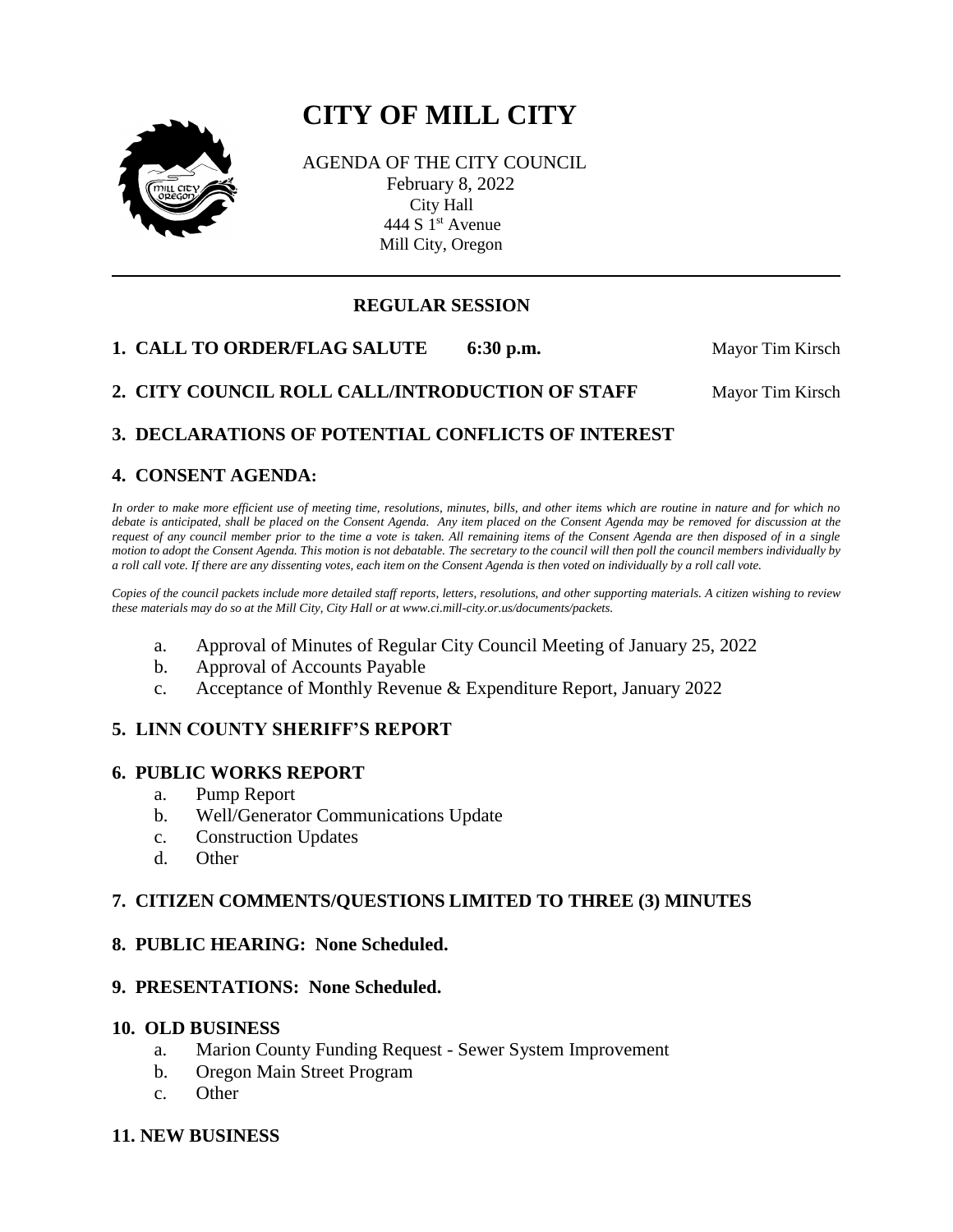- a. Development & Reimbursement Agreement 715 NW River Road, LLC
- b. Contract for Water Assistance Provisions Community Services Consortium (CSC)
- c. Other

## **12. STAFF/COMMISSION REPORTS**

- a. City Recorder Report:
	- i. List of On-Going Old Business Items
	- ii. TMDL 2022 Annual Submittal
	- iii. Compliance & Risk Report SE Kingwood Ave/SE  $5<sup>th</sup>$  Ave
	- iv. Legislative Funding Requests Sewer System Improvements & Mill City Falls Park
	- v. Out-of-Office; March 4-11, 2022
	- vi. Other
- b. City Attorney's Report:
	- i. Other
- c. Planning Commission Report/Record of Actions:
	- i. Minutes of Regular Planning Commission Meeting of October 20, 2021

## **13. BUSINESS FROM MAYOR & CITY COUNCILORS**

Administration/ Intergovernmental

- a. Building
- b. Parks/Safety
- c. Water/Sanitation
- d. Street
- e. Police
- f. Mayor

## **14. EXECUTIVE SESSION: None Scheduled.**

## **15. INFORMATIONAL ITEMS: None.**

## **16. ADJOURNMENT**

## **CALENDAR OF UPCOMING CITY MEETINGS & EVENTS**

| Tuesday | February 15, 2022 | <b>Planning Commission Meeting</b> | 6:30p.m. |
|---------|-------------------|------------------------------------|----------|
| Monday  | February 21, 2022 | CITY HALL CLOSED - PRESIDENT'S DAY |          |
| Tuesday | February 22, 2022 | <b>Municipal Court</b>             | 9:30a.m. |
|         |                   | <b>Council Meeting</b>             | 6:30p.m. |
| Tuesday | March 8, 2022     | Municipal Court                    | 9:30a.m. |
|         |                   | Council Meeting                    | 6:30p.m. |
| Tuesday | March 15, 2022    | <b>Planning Commission Meeting</b> | 6:30p.m. |
| Tuesday | March 22, 2022    | <b>Municipal Court</b>             | 9:30a.m. |
|         |                   | Council Meeting                    | 6:30p.m. |
| Tuesday | April 12, 2022    | Municipal Court                    | 9:30a.m. |
|         |                   | <b>Council Meeting</b>             | 6:30p.m. |
| Tuesday | April 19, 2022    | <b>Planning Commission Meeting</b> | 6:30p.m. |
| Tuesday | April 26, 2022    | Municipal Court                    | 9:30a.m. |
|         |                   | <b>Council Meeting</b>             | 6:30p.m. |
| Tuesday | May 10, 2022      | Municipal Court                    | 9:30a.m. |
|         |                   | Council Meeting                    | 6:30p.m. |
| Tuesday | May 17, 2022      | <b>Planning Commission Meeting</b> | 6:30p.m. |